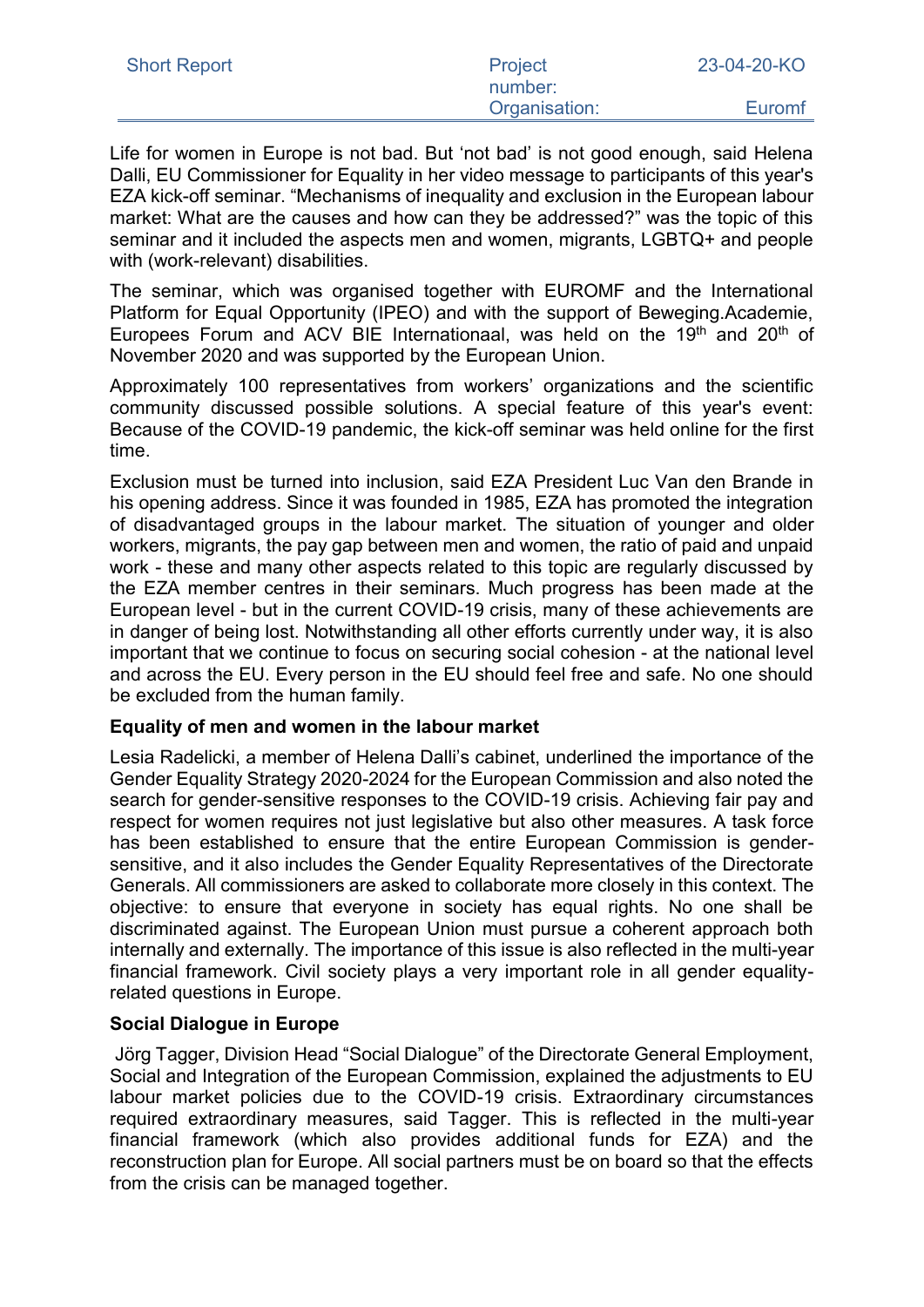| <b>Short Report</b> | Project       | 23-04-20-KO |
|---------------------|---------------|-------------|
|                     | number:       |             |
|                     | Organisation: | Euromf      |

He highlighted the initiative on a European minimum wage as a beacon initiative by the European Commission, which is primarily designed to address the current imbalances. Furthermore, the European Pillar of Social Rights will gain additional momentum with the planned May 2021 summit in Porto, which will focus on the concrete implementation of the same.

## **Gender equality**

Jeroen Lievens presented a case study on shorter working hours - a project by the women's network of beweging.net, Femma. As part of the study, 58 employees had the option of reducing their working hours to 30 hours a week for a whole year (with full wage adjustment), in order to find a better balance between paid and unpaid work and to be able to show more appreciation for family work. The result: a better quality of life and more satisfaction in both their personal and professional lives.

Marieke van den Brink, Professor for Gender Equality and Diversity at Radboud-Universität Nijmegen, gave a presentation on organisational processes for creating a more equitable work environment. Depending on the sector, there are different gender imbalances in the workplace. There are still very few women holding leadership positions and many more women than men work in precarious jobs, work part-time and take parental leave. She presented a number of theories to achieve more equality in the workplace, and she emphasised that this required organisational structures and inclusive leadership. Diversity must be allowed so that the advantages can become visible.

Cindy Franssen MEP said that real change can only be achieved by doing away with outdated ways of thinking. Basic rights are non-negotiable, everyone must be able to enjoy them and the glass ceiling must continue to be shattered. She welcomed the European Commission's current initiative on gender equality, even though many inequalities still remain. What is needed are sustainable and viable workplaces that are accessible to all, as well as the involvement of workers' organizations.

### **LGBTQ+**

Ellen Delvaux introduced IDEWE, an external service for prevention and protection in the workplace, and she provided an overview of the legal framework in the EU. She looked at the LGBTQ+ group as a risk group for mental stress at the workplace and highlighted how this group is disadvantaged when it comes to career entry, career opportunities and wages.

Ellis Aukema from the Flemish umbrella organisation of LGBTQ+ organisations named education and the development of problem-awareness as the key for more societal acceptance, and she also introduced the PREVENT project.

Both speakers agreed that both LGBTQ+ workers and their colleagues felt uncomfortable in their workplaces. Inclusive leadership can be used to create a favourable work atmosphere. A mind shift across society is essential in this regard.

## **Migrants**

Patrizia Zanoni, Professor for Organization Studies at the University of Utrecht, provided an overview of migration in the EU. Many economic migrants work in precarious jobs and/or part-time, and many do not enjoy any representation. Particularly migrants from outside of the EU are at great risk of poverty. Economic